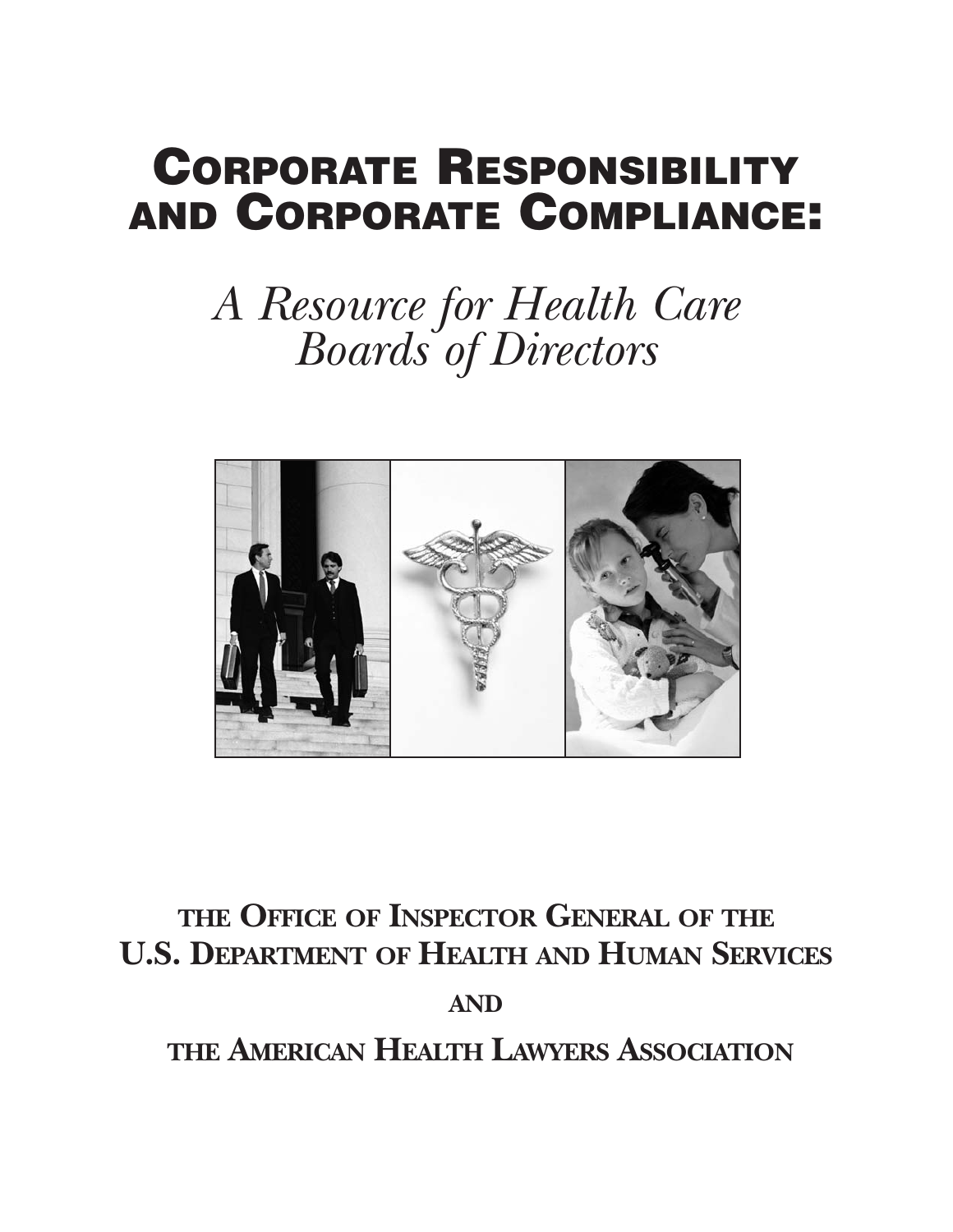## **ACKNOWLEDGEMENT**

This educational resource represents a unique collaboration between the American Health Lawyers Association and the Office of the Inspector General of the United States Department of Health and Human Services. This publication would have not been possible without the dedicated effort of numerous individuals at both organizations. It is intended to be a useful resource for those serving on the Boards of Directors of our nation's health care institutions.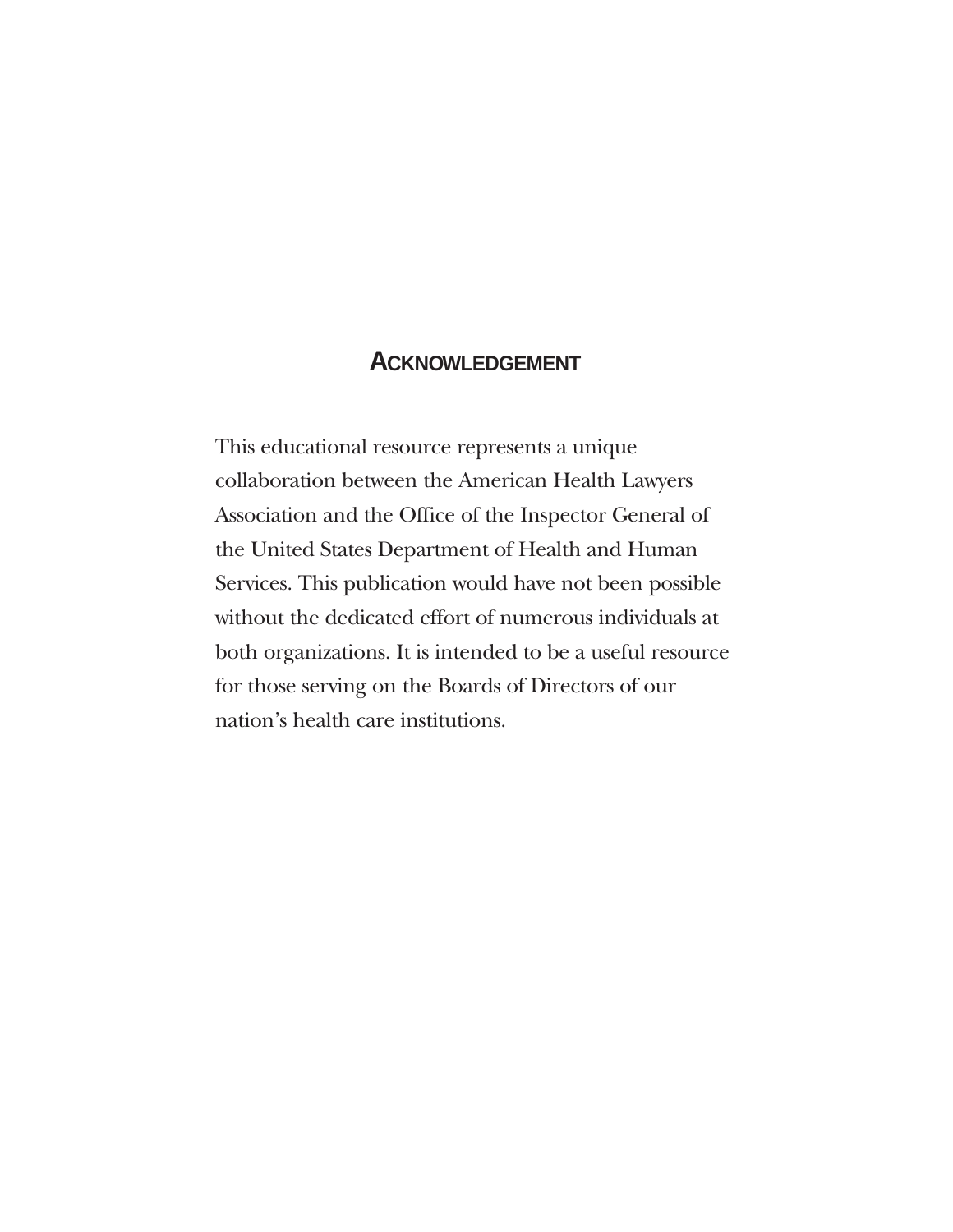### **I. INTRODUCTION**

As corporate responsibility issues fill the headlines, corporate directors are coming under greater scrutiny. The Sarbanes-Oxley Act, state legislation, agency pronouncements, court cases and scholarly writings offer a myriad of rules, regulations, prohibitions, and interpretations in this area. While all Boards of Directors must address these issues, directors of health care organizations also have important responsibilities that need to be met relating to corporate compliance requirements unique to the health care industry. The expansion of health care regulatory enforcement and compliance activities and the heightened attention being given to the responsibilities of corporate directors are critically important to all health care organizations. In this context, enhanced oversight of corporate compliance programs is widely viewed as consistent with and essential to ongoing federal and state corporate responsibility initiatives.

Our complex health care system needs dedicated and knowledgeable directors at the helm of both for-profit and non-profit corporations. This educational resource, cosponsored by the Office of Inspector General (OIG) of the U.S. Department of Health and Human Services and the American Health Lawyers Association, the leading health law educational organization, seeks to assist directors of health care organizations in carrying out their important oversight responsibilities in the current challenging health care environment. Improving the knowledge base and effectiveness of those serving on health care organization boards will help to achieve the important goal of continuously improving the U.S. health care system.

#### **Fiduciary Responsibilites**

The fiduciary duties of directors reflect the expectation of corporate stakeholders regarding oversight of corporate affairs. The basic fiduciary duty of care principle, which requires a director to act in good faith with the care an ordinarily prudent person would exercise under similar circumstances, is being tested in the current corporate climate. Personal liability for directors, including removal, civil damages, and tax liability, as well as damage to reputation, appears not so far from reality as once widely believed. Accordingly, a basic understanding of the director's fiduciary obligations and how the duty of care may be exercised in overseeing the company's compliance systems has become essential.

Embedded within the duty of care is the concept of reasonable inquiry. In other words, directors should make inquiries to management to obtain information necessary

to satisfy their duty of care. Although in the *Caremark* case, also discussed later in this educational resource, the court found that the Caremark board did not breach its fiduciary duty, the court's opinion also stated the following: "[A] director's obligation includes a duty to attempt in good faith to assure that a corporate information and reporting system, which the Board concludes is adequate, exists, and that failure to do so under some circumstances, may, in theory at least, render a director liable for losses caused by non-compliance with applicable legal standards." Clearly, the organization may be at risk and directors, under extreme circumstances, also may be at risk if they fail to reasonably oversee the organization's compliance program or act as mere passive recipients of information.

On the other hand, courts traditionally have been loath to second-guess Boards of Directors that have followed a careful and thoughtful process in their deliberations, even where ultimate outcomes for the corporation have been negative. Similarly, courts have consistently upheld the distinction between the duties of Boards of Directors and the duties of management. The responsibility of directors is to provide oversight, not manage day-to-day affairs. It is the process the Board follows in establishing that it had access to sufficient information and that it has asked appropriate questions that is most critical to meeting its duty of care.

#### **Purpose of this Document**

This educational resource is designed to help health care organization directors ask knowledgeable and appropriate questions related to health care corporate compliance. These questions are not intended to set forth any specific standard of care. Rather, this resource will help corporate directors to establish, and affirmatively demonstrate, that they have followed a reasonable compliance oversight process.

Of course, the circumstances of each organization differ and application of the duty of care and consequent reasonable inquiry will need to be tailored to each specific set of facts and circumstances. However, compliance with the fraud and abuse laws and other federal and state regulatory laws applicable to health care organizations is essential for the lawful behavior and corporate success of such organizations. While these laws can be complex, effective compliance is an asset for both the organization and the health care delivery system. It is hoped that this educational resource is useful to health care organization directors in exercising their oversight responsibilities and supports their ongoing efforts to promote effective corporate compliance.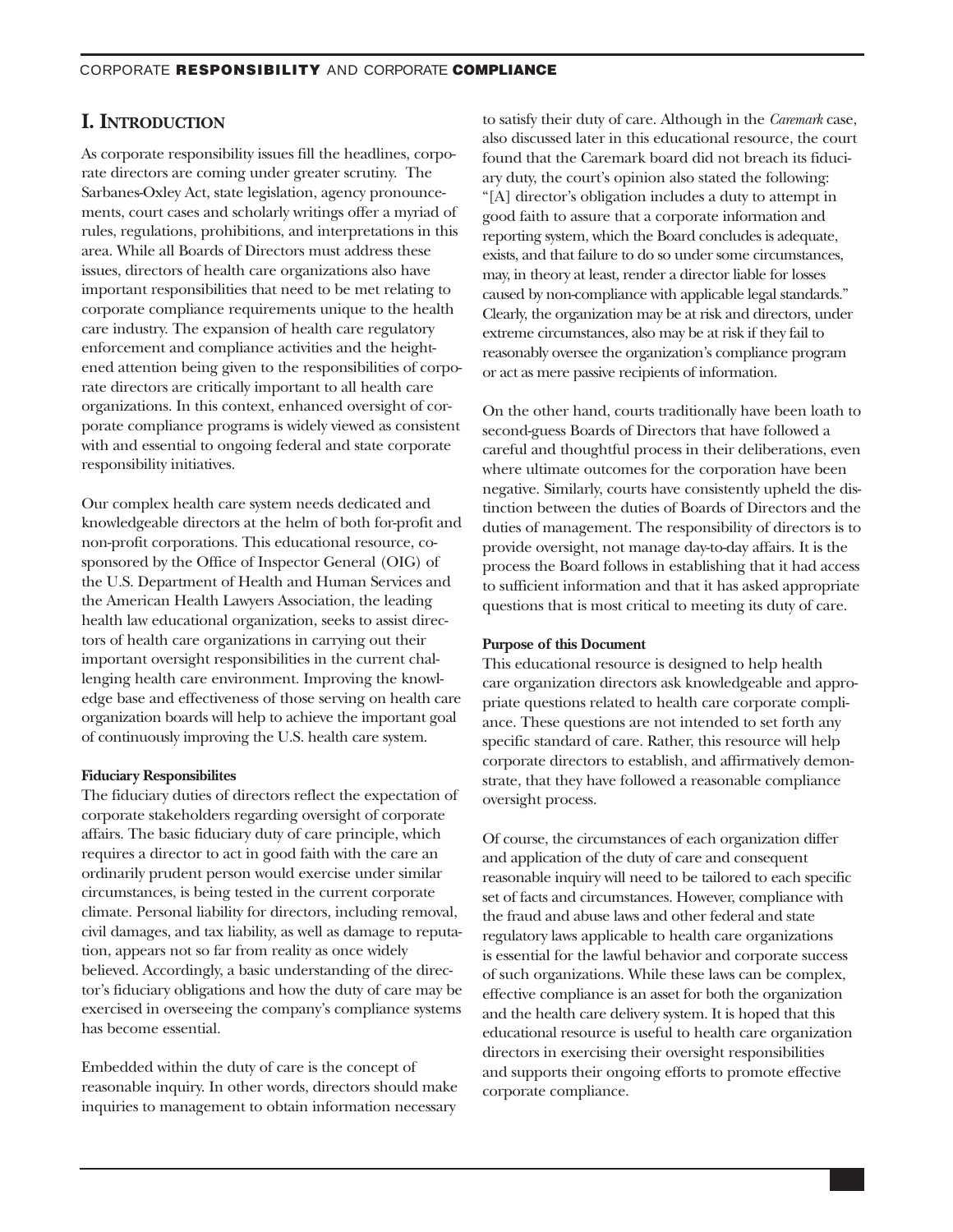## **II. DUTY OF CARE**

Of the principal fiduciary obligations/duties owed by directors to their corporations, the one duty specifically implicated by corporate compliance programs is the *duty of care*. 1

As the name implies, the *duty of care* refers to the obligation of corporate directors to exercise the proper amount of care in their decision-making process. State statutes that create the duty of care and court cases that interpret it usually are identical for both for-profit and non-profit corporations.

In most states, duty of care involves determining whether the directors acted (1) in "good faith," (2) with that level of care that an ordinarily prudent person would exercise in like circumstances, and (3) in a manner that they reasonably believe is in the best interest of the corporation. In analyzing whether directors have complied with this duty, it is necessary to address each of these elements separately.

The "good faith" analysis usually focuses upon whether the matter or transaction at hand involves any improper financial benefit to an individual, and/or whether any intent exists to take advantage of the corporation (a corollary to the duty of loyalty). The "reasonable inquiry" test asks whether the directors conducted the appropriate level of due diligence to allow them to make an informed decision. In other words, directors must be aware of what is going on about them in the corporate business and must in appropriate circumstances make such reasonable inquiry, as would an ordinarily prudent person under similar circumstances. And, finally, directors are obligated to act in a manner that they reasonably believe to be in the best interests of the corporation. This normally relates to the directors' state of mind with respect to the issues at hand.

In considering directors' fiduciary obligations, it is important to recognize that the appropriate standard of care is not "perfection." Directors are *not* required to know everything about a topic they are asked to consider. They may, where justified, rely on the advice of management and of outside advisors.

Furthermore, many courts apply the "business judgment rule" to determine whether a director's duty of care has been met with respect to corporate decisions. The rule

provides, in essence, that a director will not be held liable for a decision made in good faith, where the director is disinterested, reasonably informed under the circumstances, and rationally believes the decision to be in the best interest of the corporation.

Director obligations with respect to the duty of care arise in two distinct contexts:

- The *decision-making function*: The application of duty of care principles to a specific decision or a particular board action; and
- The *oversight function*: The application of duty of care principles with respect to the general activity of the board in overseeing the day-to-day business operations of the corporation; *i.e.*, the exercise of reasonable care to assure that corporate executives carry out their management responsibilities and comply with the law.

Directors' obligations with respect to corporate compliance programs arise within the context of that oversight function. The leading case in this area, viewed as applicable to all health care organizations, provides that a director has two principal obligations with respect to the oversight function. A director has a duty to attempt in good faith to assure that (1) a corporate information and reporting system exists, and (2) this reporting system is adequate to assure the board that appropriate information as to compliance with applicable laws will come to its attention in a timely manner as a matter of ordinary operations.2 In *Caremark,* the court addressed the circumstances in which corporate directors may be held liable for breach of the duty of care by failing to adequately supervise corporate employees whose misconduct caused the corporation to violate the law.

In its opinion, the *Caremark* court observed that the level of detail that is appropriate for such an information system is a matter of business judgment. The court also acknowledged that no rationally designed information and reporting system will remove the possibility that the corporation will violate applicable laws or otherwise fail to identify corporate acts potentially inconsistent with relevant law.

Under these circumstances, a director's failure to reasonably oversee the implementation of a compliance program may put the organization at risk and, under extraordinary circumstances, expose individual directors to personal liability for losses caused by the corporate non-

<sup>1</sup> The other two core fiduciary duty principals are the duty of loyalty and the duty of obedience to purpose.

<sup>2</sup> In re Caremark International Inc. Derivative Litigation, 698 A.2d 959 (Del. Ch. 1996). A shareholder sued the Board of Directors of Caremark for breach of the fiduciary duty of care. The lawsuit followed a multi-million dollar civil settlement and criminal plea relating to the payment of kickbacks to physicians and improper billing to federal health care programs.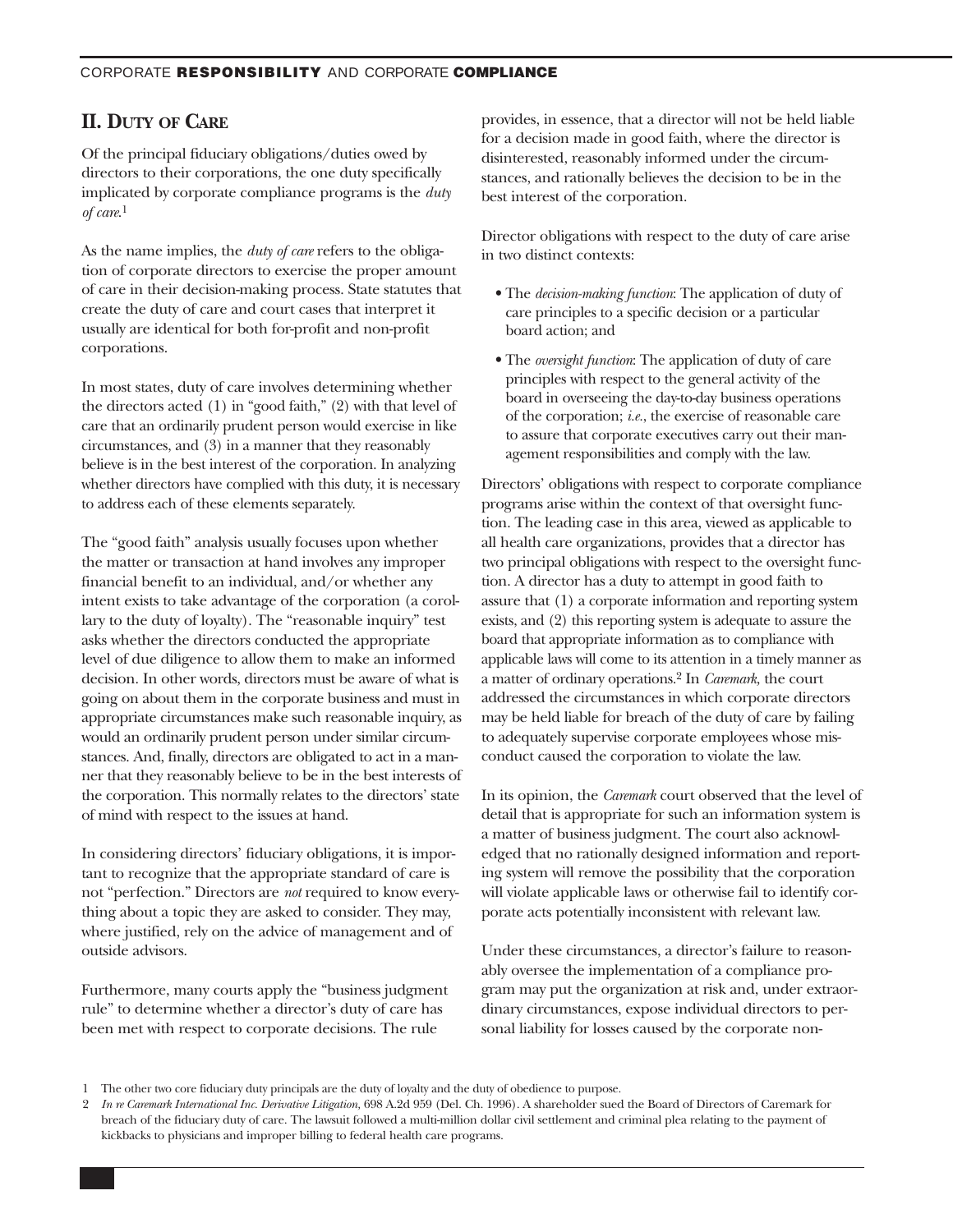compliance.3 Of course, crucial to the oversight function is the fundamental principle that a director is entitled to rely, in good faith, on officers and employees as well as corporate professional experts/advisors in whom the director believes such confidence is merited. A director, however, may be viewed as not acting in good faith if he/she is aware of facts suggesting that such reliance is unwarranted.

In addition, the duty of care test involving reasonable inquiry has not been interpreted to require the director to exercise "proactive vigilance" or to "ferret out" corporate wrongdoing absent a particular warning or a "red flag." Rather, the duty to make reasonable inquiry increases when "suspicions are aroused or *should be aroused;"* that is, when the director is presented with extraordinary facts or circumstances of a material nature (*e.g.,* indications of financial improprieties, self-dealing, or fraud) or a major governmental investigation. Absent the presence of suspicious conduct or events, directors are entitled to rely on the senior leadership team in the performance of its duties. Directors are not otherwise obligated to anticipate future problems of the corporation.

Thus, in exercising his/her duty of care, the director is obligated to exercise general supervision and control with respect to corporate officers. However, once presented (through the compliance program or otherwise) with information that causes (or should cause) concerns to be aroused, the director is then obligated to make further inquiry until such time as his/her concerns are satisfactorily addressed and favorably resolved. Thus, while the corporate director is not expected to serve as a compliance officer, he/she is expected to oversee senior management's operation of the compliance program.

## **III. THE UNIQUE CHALLENGES OF HEALTH CARE ORGANIZATION DIRECTORS**

The health care industry operates in a heavily regulated environment with a variety of identifiable risk areas. An effective compliance program helps mitigate those risks. In addition to the challenges associated with patient care, health care providers are subject to voluminous and sometimes complex sets of rules governing the coverage and reimbursement of medical services. Because federal and state-sponsored health care programs play such a significant role in paying for health care, material non-compliance with these rules can present substantial risks to the

health care provider. In addition to recoupment of improper payments, the Medicare, Medicaid and other government health care programs can impose a range of sanctions against health care businesses that engage in fraudulent practices.

Particularly given the current "corporate responsibility" environment, health care organization directors should be concerned with the manner in which they carry out their duty to oversee corporate compliance programs. Depending upon the nature of the corporation, there are a variety of parties that might in extreme circumstances seek to hold corporate directors personally liable for allegedly breaching the duty of oversight with respect to corporate compliance. With respect to for-profit corporations, the most likely individuals to bring a case against the directors are corporate shareholders in a derivative suit, or to a limited degree, a regulatory agency such as the Securities and Exchange Commission. With respect to non-profit corporations, the most likely person to initiate such action is the state attorney general, who may seek equitable relief against the director (*e.g.,* removal) or damages. It is also possible (depending upon state law) that a dissenting director, or the corporate member, could assert a derivative-type action against the directors allegedly responsible for the "inattention," seeking removal or damages.

Over the last decade, the risks associated with non-compliance have grown dramatically. The government has dedicated substantial resources, including the addition of criminal investigators and prosecutors, to respond to health care fraud and abuse. In addition to government investigators and auditors, private whistleblowers play an important role in identifying allegedly fraudulent billing schemes and other abusive practices. Health care providers can be found liable for submitting claims for reimbursement in reckless disregard or deliberate ignorance of the truth, as well as for intentional fraud. Because the False Claims Act authorizes the imposition of damages of up to three times the amount of the fraud and civil monetary penalties of \$11,000 per false claim, record level fines and penalties have been imposed against individuals and health care organizations that have violated the law.

In addition to criminal and civil monetary penalties, health care providers that are found to have defrauded the federal health care programs may be excluded from participation in these programs. The effect of an exclusion can be profound because those excluded will not

<sup>3</sup>  Law is not static, and different states will have different legal developments and standards. Standards may also vary depending on whether an entity is for profit or non-profit. Boards of public health care entities may have additional statutory obligations and should be aware of state and federal statutory requirements applicable to them.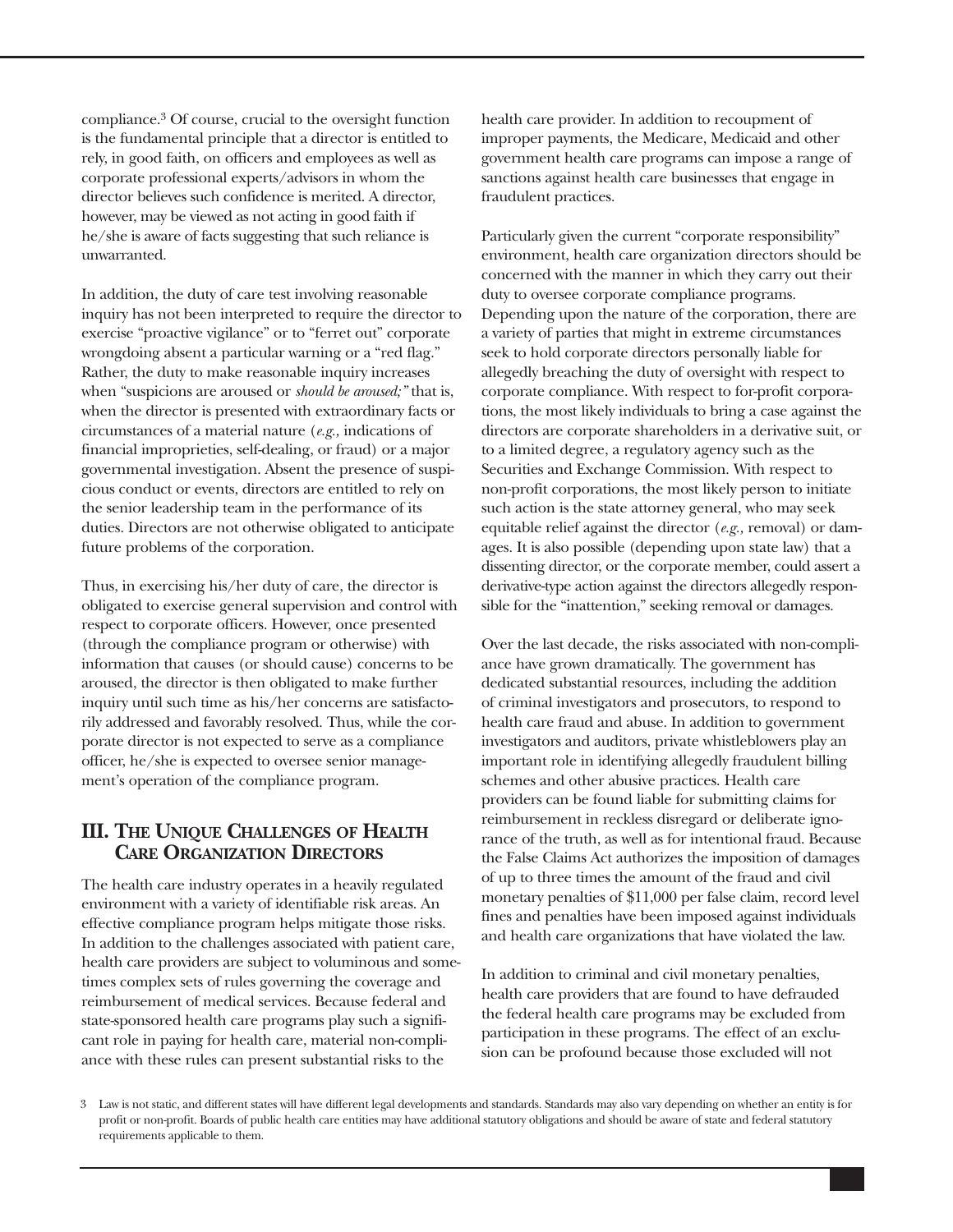#### CORPORATE **RESPONSIBILITY** AND CORPORATE **COMPLIANCE**

receive payment under Medicare, Medicaid or other federal health care programs for items or services provided to program beneficiaries. The authorities of the OIG provide for mandatory exclusion for a minimum of five years for a conviction with respect to the delivery of a health care item or service. The presence of aggravating circumstances in a case can lead to a lengthier period of exclusion. Of perhaps equal concern to board members, the OIG also has the discretion to exclude providers for certain conduct even absent a criminal conviction. Such conduct includes participation in a fraud scheme, the payment or receipt of kickbacks, and failing to provide services of a quality that meets professionally recognized standards. In lieu of imposing exclusion in these instances, the OIG may require an organization to implement a comprehensive compliance program, requiring independent audits, OIG oversight and annual reporting requirements, commonly referred to as a Corporate Integrity Agreement.

## **IV. THE DEVELOPMENT OF COMPLIANCE PROGRAMS**

In light of the substantial adverse consequences that may befall an organization that has been found to have committed health care fraud, the health care industry has embraced efforts to improve compliance with federal and state health care program requirements. As a result, many health care providers have developed active compliance programs tailored to their particular circumstances. A recent survey by the Health Care Compliance Association, for example, has found that in just three years, health care organizations with active compliance programs have grown from 55 percent in 1999 to 87 percent in 2002. In support of these efforts, the OIG has developed a series of provider-specific compliance guidances. These voluntary guidelines identify risk areas and offer concrete suggestions to improve and enhance an organization's internal controls so that its billing practices and other business arrangements are in compliance with Medicare's rules and regulations.

As compliance programs have matured and new challenges have been identified, health care organization boards of directors have sought ways to help their organization's compliance program accomplish its objectives. Although health care organization directors may come from diverse backgrounds and business experiences, an individual director can make a valuable contribution toward the compliance objective by asking practical questions of management and contributing his/her experiences from other industries. While the opinion in *Caremark*  established a Board's duty to oversee a compliance program, it did not enumerate a specific methodology for

doing so. It is therefore important that directors participate in the development of this process. This educational resource is designed to assist health care organization directors in exercising that responsibility.

## **V. SUGGESTED QUESTIONS FOR DIRECTORS**

Periodic consideration of the following questions and commentary may be helpful to a health care organization's Board of Directors. The structural questions explore the Board's understanding of the scope of the organization's compliance program. The remaining questions, addressing operational issues, are directed to the operations of the compliance program and may facilitate the Board's understanding of the vitality of its compliance program.

## **STRUCTURAL QUESTIONS**

**1. How is the compliance program structured and who are the key employees responsible for its implementation and operation? How is the Board structured to oversee compliance issues?** 

The success of a compliance program relies upon assigning high-level personnel to oversee its implementation and operations. The Board may wish as well to establish a committee or other subset of the Board to monitor compliance program operations and regularly report to the Board.

### **2. How does the organization's compliance reporting system work? How frequently does the Board receive reports about compliance issues?**

Although the frequency of reports on the status of the compliance program will depend on many circumstances, health care organization Boards should receive reports on a regular basis. Issues that are frequently addressed include (1) what the organization has done in the past with respect to the program and (2) what steps are planned for the future and why those steps are being taken.

**3. What are the goals of the organization's compliance program? What are the inherent limitations in the compliance program? How does the organization address these limitations?** 

The adoption of a corporate compliance program by an organization creates standards and processes that it should be able to rely upon and against which it may be held accountable. A solid understanding of the rationale and objectives of the compliance program, as well as its goals and inherent limitations, is essential if the Board is to evaluate the reasonableness of its design and the effectiveness of its operation. If the Board has unrealistic expectations of its compliance program, it may place undue reliance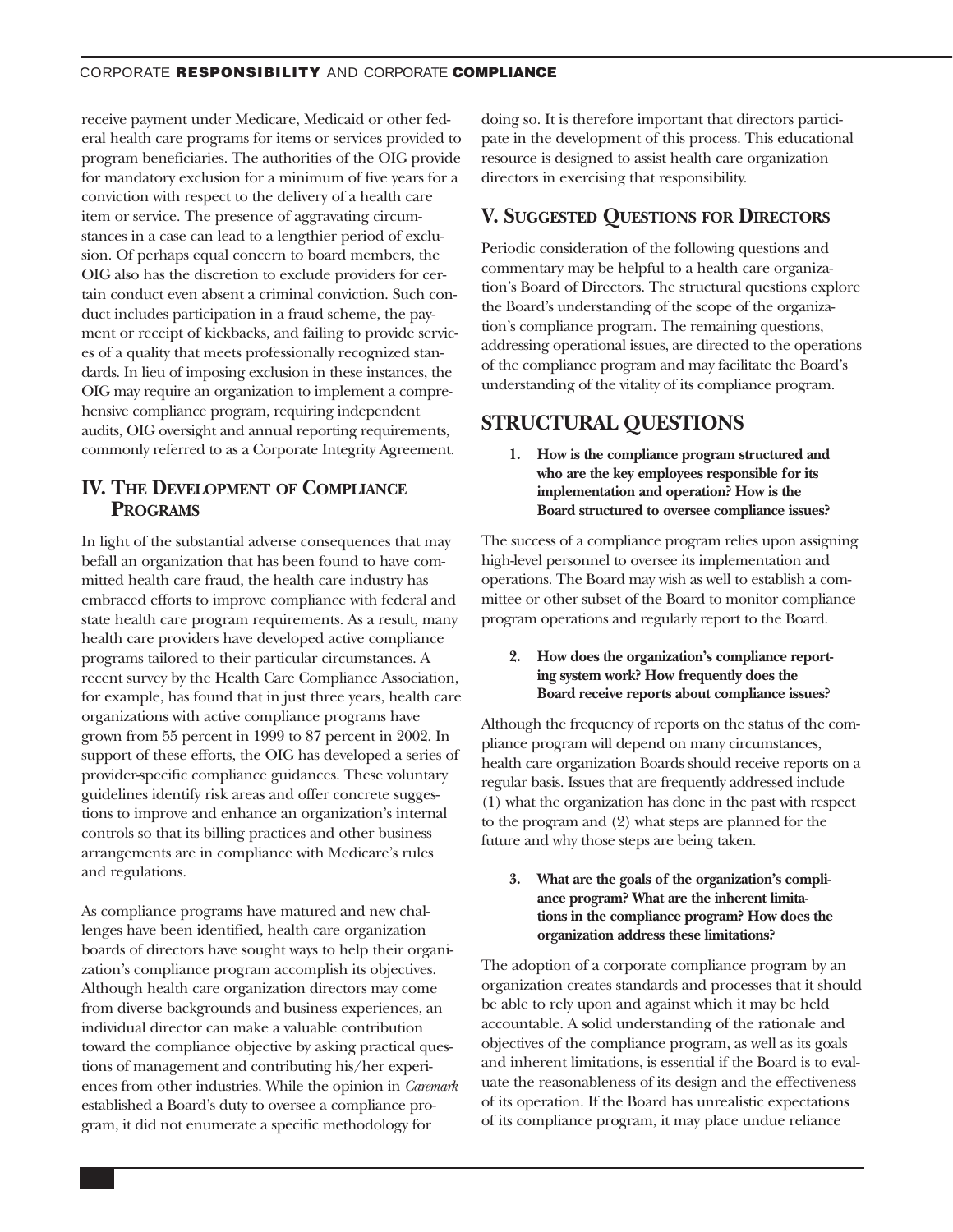on its ability to detect vulnerabilities. Furthermore, compliance programs will not prevent all wrongful conduct and the Board should be satisfied that there are mechanisms to ensure timely reporting of suspected violations and to evaluate and implement remedial measures.

**4. Does the compliance program address the significant risks of the organization? How were those risks determined and how are new compliance risks identified and incorporated into the program?** 

Health care organizations operate in a highly regulated industry and must address various standards, government program conditions of participation and reimbursement, and other standards applicable to corporate citizens irrespective of industry. A comprehensive ongoing process of compliance risk assessment is important to the Board's awareness of new challenges to the organization and its evaluation of management's priorities and program resource allocation.

**5. What will be the level of resources necessary to implement the compliance program as envisioned by the Board? How has management determined the adequacy of the resources dedicated to implementing and sustaining the compliance program?** 

From the outset, it is important to have a realistic understanding of the resources necessary to implement and sustain the compliance program as adopted by the Board. The initial investment in establishing a compliance infrastructure and training the organization's employees can be significant. With the adoption of a compliance program, the organization is making a long term commitment of resources because effective compliance systems are not static programs but instead embrace continuous improvement. Quantifying the organization's investment in compliance efforts gives the Board the ability to consider the feasibility of implementation plans against compliance program goals. Such investment may include annual budgetary commitments as well as direct and indirect human resources dedicated to compliance. To help ensure that the organization is realizing a return on its compliance investment, the Board also should consider how management intends to measure the effectiveness of its compliance program. One measure of effectiveness may be the Board's heightened sensitivity to compliance risk areas.

## **OPERATIONAL QUESTIONS**

The following questions are suggested to assist the Board in its periodic evaluation of the effectiveness of the organization's compliance program and the sufficiency of its reporting systems.

**A. Code of Conduct** 

**How has the Code of Conduct or its equivalent been incorporated into corporate policies across the organization? How do we know that the Code is understood and accepted across the organization? Has management taken affirmative steps to publicize the importance of the Code to all of its employees?** 

Regardless of its title, a Code of Conduct is fundamental to a successful compliance program because it articulates the organization's commitment to ethical behavior. The Code should function in the same way as a constitution, *i.e.*, as a document that details the fundamental principles, values, and framework for action within the organization. The Code of Conduct helps define the organization's culture; all relevant operating policies are derivative of its principles. As such, codes are of real benefit only if meaningfully communicated and accepted throughout the organization.

**B. Policies and Procedures** 

**Has the organization implemented policies and procedures that address compliance risk areas and estab lished internal controls to counter those vulnerabilities?** 

If the Code of Conduct reflects the organization's ethical philosophy, then its policies and procedures represent the organization's response to the day-to-day risks that it confronts while operating in the current health care system. These policies and procedures help reduce the prospect of erroneous claims, as well as fraudulent activity by identifying and responding to risk areas. Because compliance risk areas evolve with the changing reimbursement rules and enforcement climate, the organization's policies and procedures also need periodic review and, where appropriate, revision.4 Regular consultation with counsel, including reports to the Board, can assist the Board in its oversight responsibilities in this changing environment.

<sup>4</sup>  There are a variety of materials available to assist health care organizations in this regard. For example, both sponsoring organizations of this educational resource offer various materials and guidance, accessible through their web sites.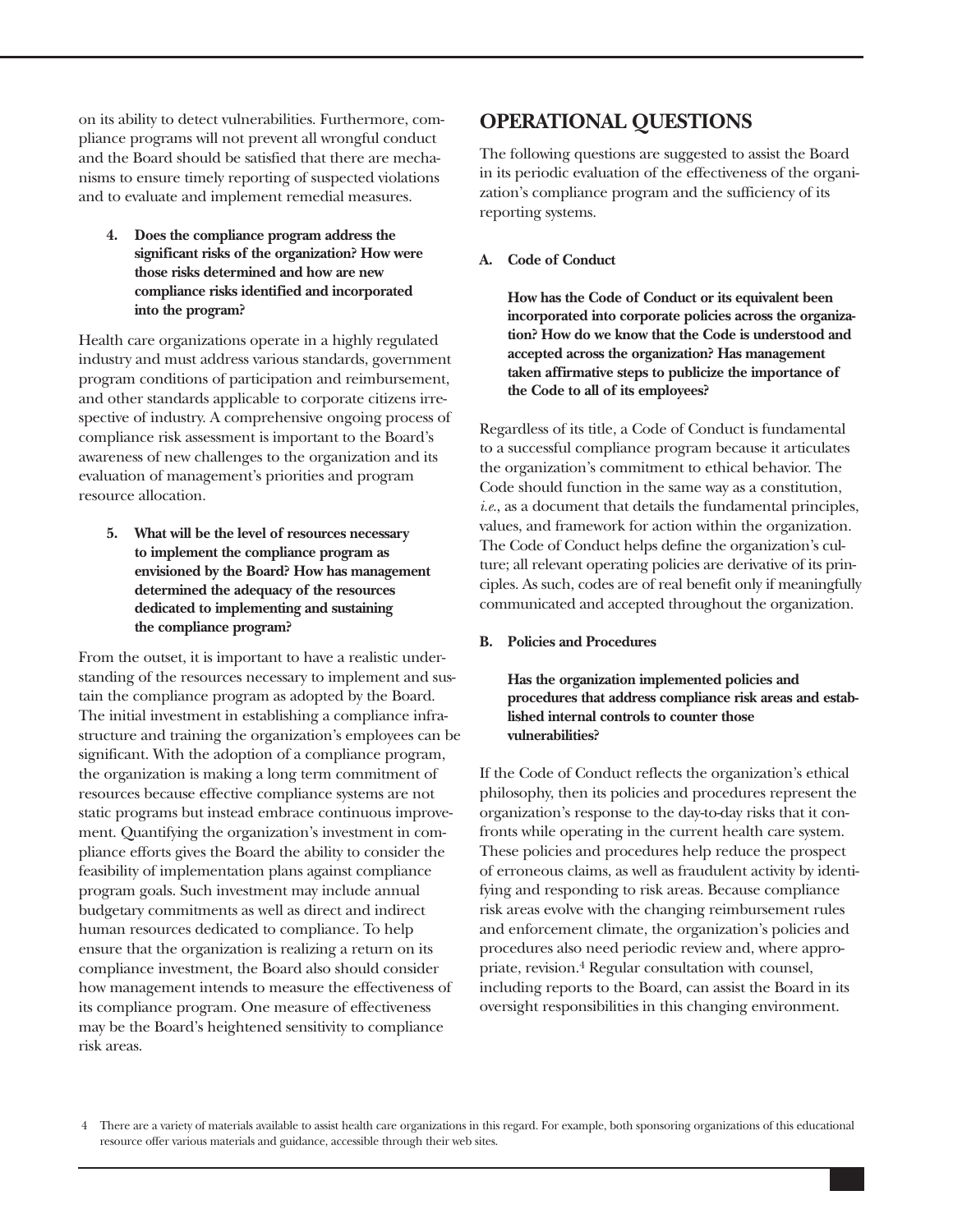#### **C. Compliance Infrastructure**

**1. Does the Compliance Officer have sufficient authority to implement the compliance program? Has management provided the Compliance Officer with the autonomy and sufficient resources necessary to perform assessments and respond appropriately to misconduct?** 

Designating and delegating appropriate authority to a compliance officer is essential to the success of the organization's compliance program. For example, the Compliance Officer must have the authority to review all documents and other information that are relevant to compliance activities. Boards should ensure that lines of reporting within management and to the Board, and from the Compliance Officer and consultants, are sufficient to ensure timely and candid reports for those responsible for the compliance program. In addition, the Compliance Officer must have sufficient personnel and financial resources to implement fully all aspects of the compliance program.

**2. Have compliance-related responsibilities been assigned across the appropriate levels of the organization? Are employees held accountable for meeting these compliance-related objectives during performance reviews?** 

The successful implementation of a compliance program requires the distribution throughout the organization of compliance-related responsibilities. The Board should satisfy itself that management has developed a system that establishes accountability for proper implementation of the compliance program. The experience of many organizations is that program implementation lags where there is poor distribution of responsibility, authority and accountability beyond the Compliance Officer.

#### **D. Measures to Prevent Violations**

**1. What is the scope of compliance-related education and training across the organization? Has the effectiveness of such training been assessed? What policies/measures have been developed to enforce training requirements and to provide remedial training as warranted?** 

A critical element of an effective compliance program is a system of effective organization-wide training on compliance standards and procedures. In addition, there should be specific training on identified risk areas, such as claims development and submission, and marketing practices.

Because it can represent a significant commitment of resources, the Board should understand the scope and effectiveness of the educational program to assess the return on that investment.

**2. How is the Board kept apprised of significant regulatory and industry developments affecting the organization's risk? How is the compliance program structured to address such risks?** 

The Board's oversight of its compliance program occurs in the context of significant regulatory and industry developments that impact the organization not only as a health care organization but more broadly as a corporate entity. Without such information, it cannot reasonably assess the steps being taken by management to mitigate such risks and reasonably rely on management's judgment.

**3. How are "at risk" operations assessed from a compliance perspective? Is conformance with the organization's compliance program periodically evaluated? Does the organization periodically evaluate the effectiveness of the compliance program?** 

Compliance risk is further mitigated through internal review processes. Monitoring and auditing provide early identification of program or operational weaknesses and may substantially reduce exposure to government or whistleblower claims. Although many assessment techniques are available, one effective tool is the performance of regular, periodic compliance audits by internal or external auditors. In addition to evaluating the organization's conformance with reimbursement or other regulatory rules, or the legality of its business arrangements, an effective compliance program periodically reviews whether the compliance program's elements have been satisfied.

#### **4. What processes are in place to ensure that appropriate remedial measures are taken in response to identified weaknesses?**

Responding appropriately to deficiencies or suspected non-compliance is essential. Failure to comply with the organization's compliance program, or violation of applicable laws and other types of misconduct, can threaten the organization's status as a reliable and trustworthy provider of health care. Moreover, failure to respond to a known deficiency may be considered an aggravating circumstance in evaluating the organization's potential liability for the underlying problem.